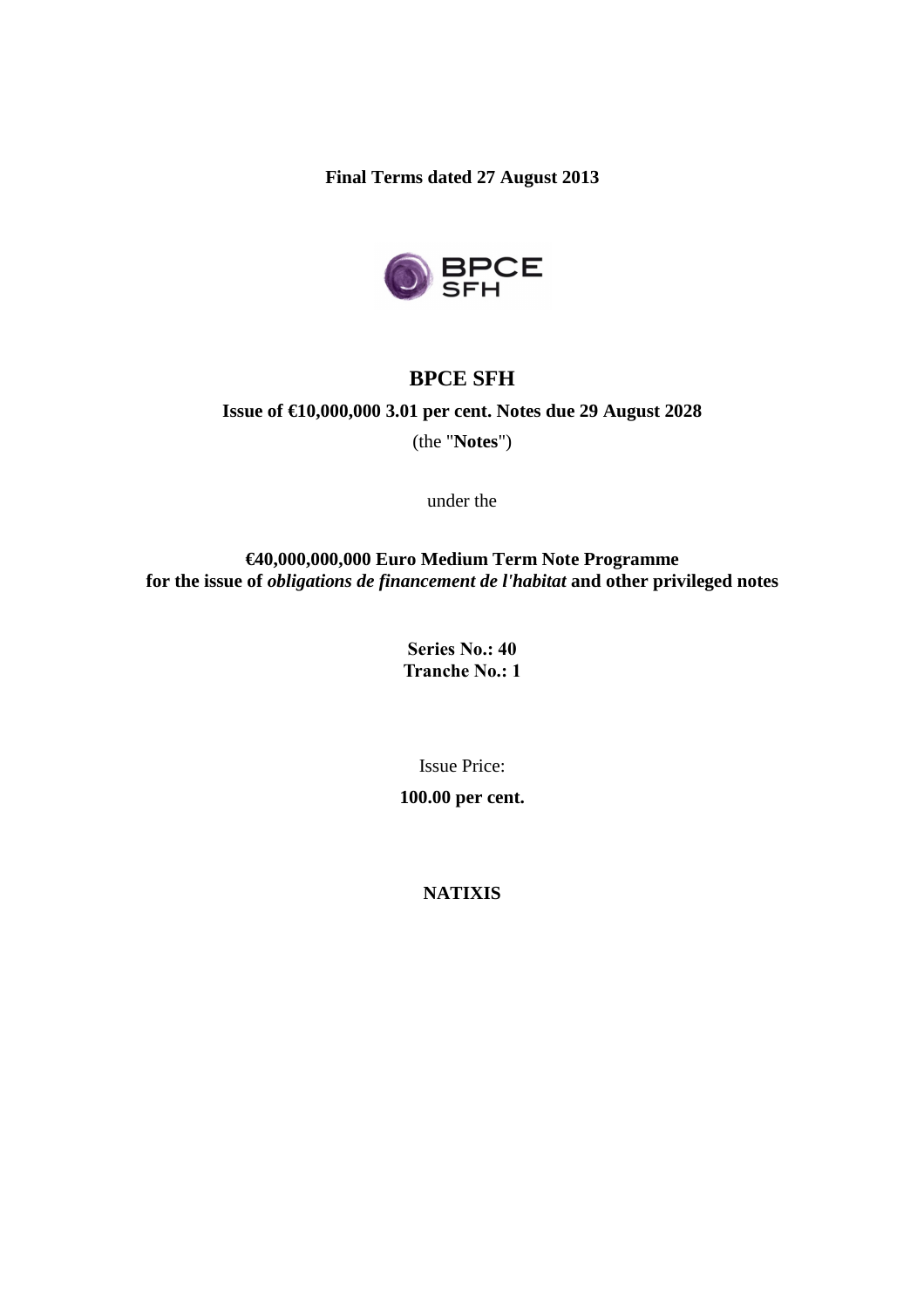## **PART A - CONTRACTUAL TERMS**

Terms used herein shall be deemed to be defined as such for the purposes of the terms and conditions (the "**Terms and Conditions**") set forth in the base prospectus dated 30 April 2013 which received visa No. 13-192 from the *Autorité des marchés financiers* (the "**AMF**") on 30 April 2013 as supplemented by the supplement dated 9 August 2013 which received visa No. 13-453 from the AMF on 9 August 2013 (together, the "**Base Prospectus**") which constitute a base prospectus for the purposes of the Prospectus Directive (as defined below).

This document constitutes the final terms (the "**Final Terms**") of the notes described herein (the "**Notes**") for the purposes of Article 5.4 of the Prospectus Directive and must be read in conjunction with such Base Prospectus. Full information on the Issuer and the offer of the Notes is only available on the basis of the combination of these Final Terms and the Base Prospectus. The Base Prospectus and these Final Terms are available for viewing on the websites of BPCE (www.bpce.fr) and of the AMF (www.amf-france.org) and during normal business hours at the registered office of the Issuer and at the specified office of the Paying Agent where copies may be obtained.

"**Prospectus Directive**" means Directive 2003/71/EC of the European Parliament and of the Council of 4 November 2003 (as amended, including by the 2010 PD Amending Directive, to the extent implemented in the relevant Member State of the European Economic Area which has implemented the Prospectus Directive (each a "**Relevant Member State**")), and includes any relevant implementing measure of the Prospectus Directive in each Relevant Member State, and "**2010 PD Amending Directive**" means Directive 2010/73/EU of the European Parliament and of the Council of 24 November 2010 and includes any relevant implementing measure of the 2010 PD Amending Directive.

| 1. | (i)                            | <b>Series Number:</b>                   | 40                                                                        |
|----|--------------------------------|-----------------------------------------|---------------------------------------------------------------------------|
|    | (ii)                           | <b>Tranche Number:</b>                  | $\mathbf{1}$                                                              |
| 2. | <b>Specified Currency:</b>     |                                         | Euro (" $\mathbf{\epsilon}$ ")                                            |
| 3. | <b>Notes:</b>                  | <b>Aggregate Nominal Amount</b><br>- of |                                                                           |
|    | Series:<br>(i)                 |                                         | €10,000,000                                                               |
|    | (ii)                           | Tranche:                                | €10,000,000                                                               |
| 4. | <b>Issue Price:</b>            |                                         | 100.00 per cent. of the Aggregate Nominal<br><b>Amount of the Tranche</b> |
| 5. | <b>Specified Denomination:</b> |                                         | €100,000                                                                  |
| 6. | (i)                            | <b>Issue Date:</b>                      | 29 August 2013                                                            |
|    | (ii)<br>Date:                  | <b>Commencement</b><br><b>Interest</b>  | <b>Issue Date</b>                                                         |
| 7. | <b>Final Maturity Date:</b>    |                                         | 29 August 2028                                                            |
| 8. | <b>Interest Basis:</b>         |                                         | 3.01 per cent. Fixed Rate<br>(further particulars specified below)        |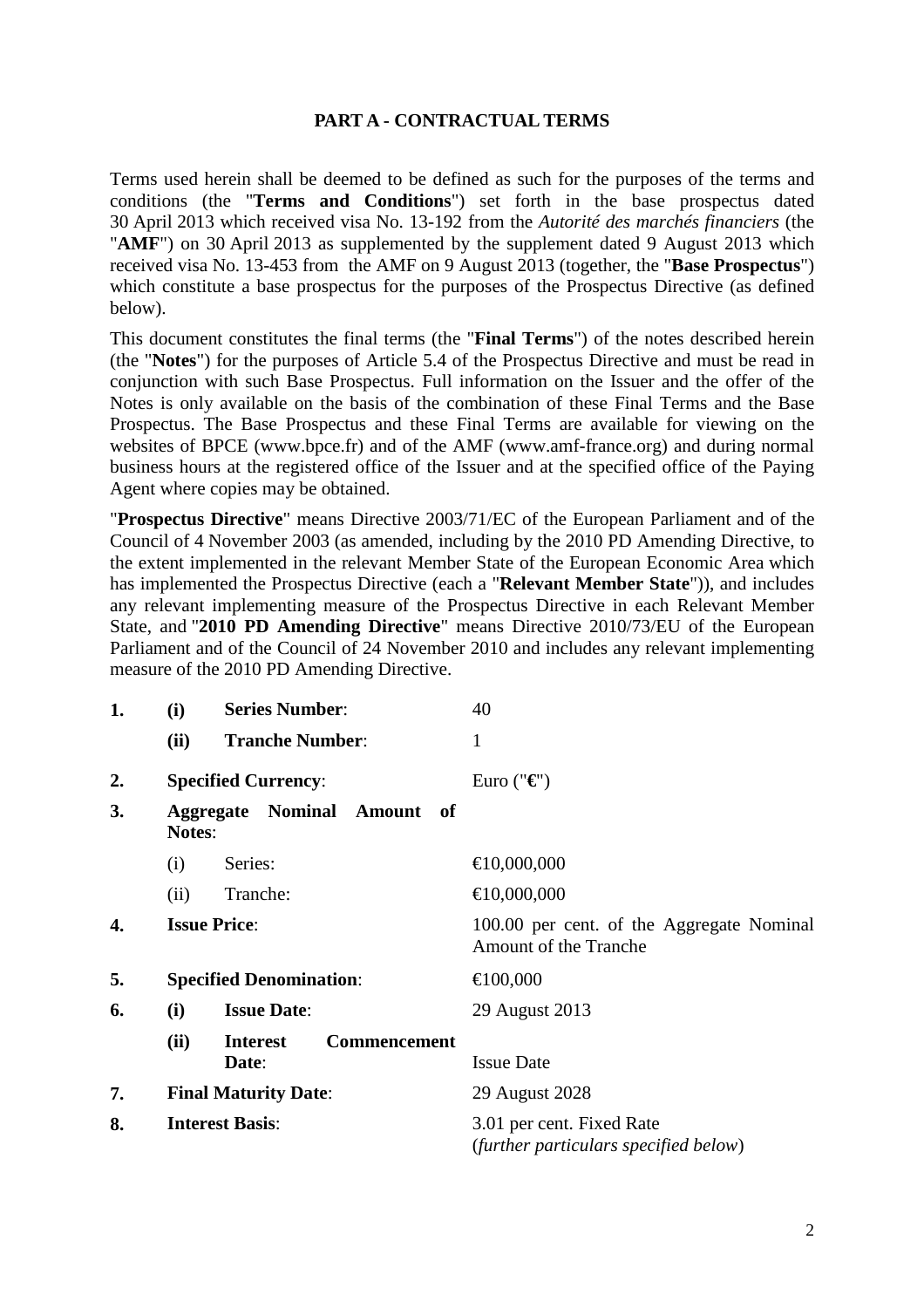| 9.  | <b>Redemption/Payment Basis:</b>     | Subject to any purchase and cancellation or<br>early redemption, the Notes will be redeemed<br>at the Final Maturity Date at 100 per cent. of<br>the Aggregate Nominal Amount |
|-----|--------------------------------------|-------------------------------------------------------------------------------------------------------------------------------------------------------------------------------|
| 10. | <b>Change of Interest Basis:</b>     | Not Applicable                                                                                                                                                                |
| 11. | <b>Put/Call Options:</b>             | Not Applicable                                                                                                                                                                |
| 12. | Date of corporate authorisations for |                                                                                                                                                                               |

**issuance of Notes obtained**: Decisions of the *Conseil d'administration* (board of directors) of the Issuer (i) dated 17 December 2012 authorising the issue of *obligations de financement de l'habitat* and other resources benefiting from the *privilège* referred to in Article L.515-19 of the French *Code monétaire et financier* up to  $\epsilon$ 10,000,000,000, for the period beginning on 1 January 2013 and ending on 31 December 2013 and (ii) dated 25 June 2013 authorising the quarterly programme of borrowings benefiting from such *privilège* up to  $\text{\textsterling}3,000,000,000$  for the third quarter of 2013

### **PROVISIONS RELATING TO INTEREST PAYABLE**

| 13. |       | <b>Fixed Rate Note Provisions:</b>               | Applicable                                                                                                           |
|-----|-------|--------------------------------------------------|----------------------------------------------------------------------------------------------------------------------|
|     | (i)   | Rate of Interest:                                | 3.01 per cent. <i>per annum</i> payable annually in<br>arrear                                                        |
|     | (ii)  | <b>Interest Payment Dates:</b>                   | 29 August in each year, from, and including,<br>29 August 2014, to, and including, the Final<br><b>Maturity Date</b> |
|     | (iii) | <b>Fixed Coupon Amount:</b>                      | €100,000<br>$\epsilon$ 3,010<br>Secified<br>in<br>per<br>Denomination                                                |
|     | (iv)  | <b>Broken Amount:</b>                            | Not Applicable                                                                                                       |
|     | (v)   | Fraction<br>Count<br>Day<br>(Condition $5(a)$ ): | Actual/Actual-ICMA                                                                                                   |
|     | (vi)  | <b>Determination Dates:</b>                      | 29 August in each year                                                                                               |
| 14. |       | <b>Floating Rate Note Provisions:</b>            | Not Applicable                                                                                                       |
| 15. |       | <b>Zero Coupon Note Provisions:</b>              | Not Applicable                                                                                                       |

## **PROVISIONS RELATING TO REDEMPTION**

| 16. | <b>Call Option:</b> | Not Applicable |
|-----|---------------------|----------------|
| 17. | <b>Put Option:</b>  | Not Applicable |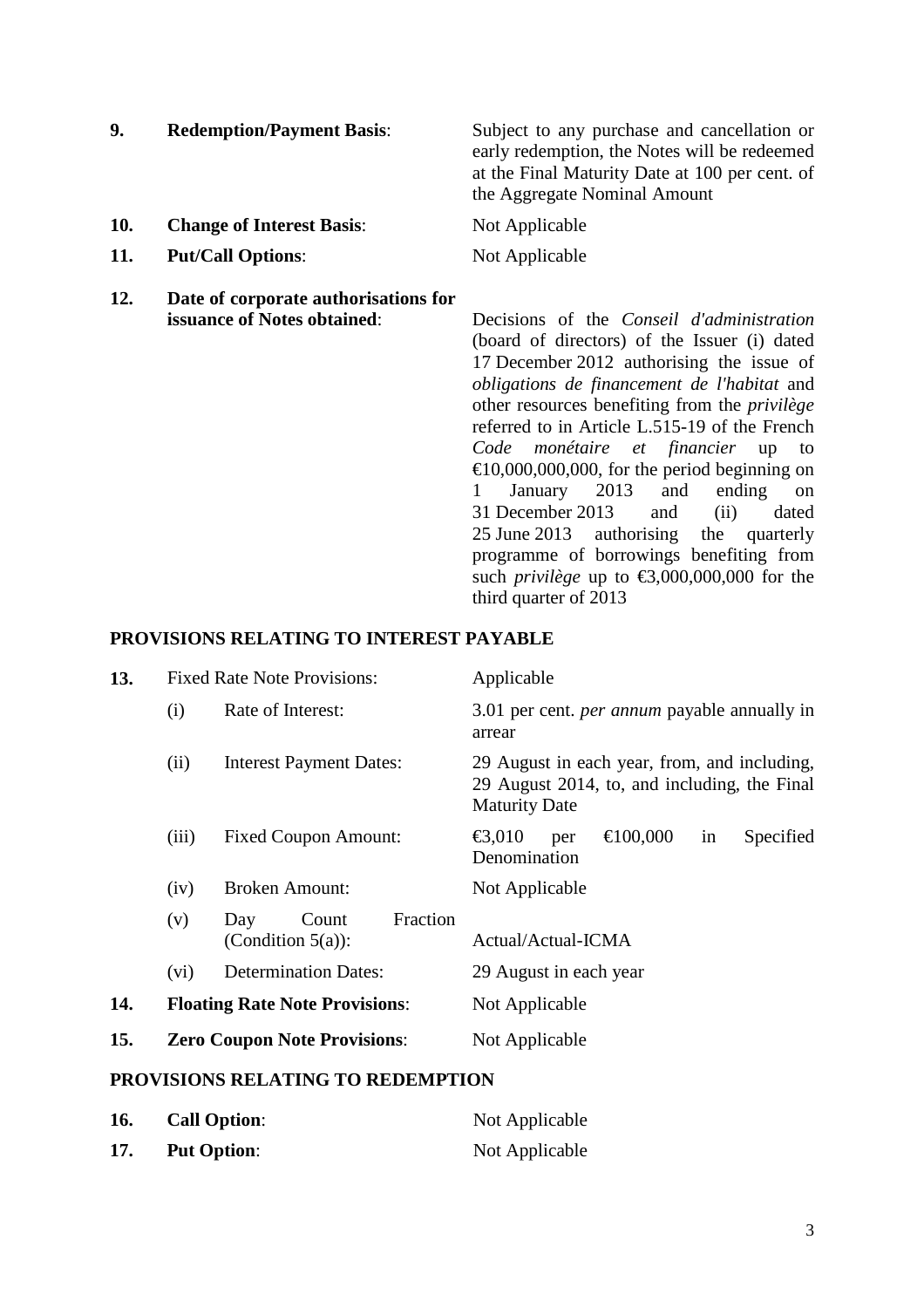|     | Early Redemption Amount(s) of each<br>Note payable on event of default or<br>other early redemption as set out in<br>the Terms and Conditions: | $\epsilon$ 100,000 per Specified Denomination                                                                                 |
|-----|------------------------------------------------------------------------------------------------------------------------------------------------|-------------------------------------------------------------------------------------------------------------------------------|
| 21. | <b>Purchases (Condition 6(h)):</b>                                                                                                             | The Notes purchased may be held and resold<br>as set out in the Terms and Conditions                                          |
|     | <b>GENERAL PROVISIONS APPLICABLE TO THE NOTES</b>                                                                                              |                                                                                                                               |
| 22. | <b>Governing law:</b>                                                                                                                          | French law                                                                                                                    |
| 23. | <b>Form of Notes:</b>                                                                                                                          | <b>Dematerialised Notes</b>                                                                                                   |
|     | of<br>Dematerialised<br>(i)<br>Form<br>Notes:                                                                                                  | Bearer form (au porteur)                                                                                                      |
|     | <b>Registration Agent:</b><br>(ii)                                                                                                             | Not Applicable                                                                                                                |
|     | (iii)<br>Temporary Global Certificate:                                                                                                         | Not Applicable                                                                                                                |
| 24. | Financial Centre or other special<br>provisions relating<br>to payment<br>dates for the purposes of Condition<br>$7(g)$ :                      | Not Applicable                                                                                                                |
| 25. | Talons for future Coupons<br>Receipts to be attached to Definitive<br>Materialised Notes (and dates on<br>which such Talons mature):           | <b>or</b><br>Not Applicable                                                                                                   |
| 26. | Masse:                                                                                                                                         | The provisions of Condition 10 are replaced<br>by the full provisions of the French Code de<br>commerce relating to the Masse |
|     |                                                                                                                                                | The initial Representative will be:<br><b>Sylvain Thomazo</b><br>20, rue Victor Bart<br>78000 Versailles<br>France            |
|     |                                                                                                                                                | The alternate Representative will be:<br><b>Sandrine d'Haussy</b><br>69, avenue Gambetta                                      |

94100 Saint Maur Des Fosses

France

**18. Final Redemption Amount of each** 

**19. Redemption by Instalment**: Not Applicable

**20. Early Redemption Amount**:

**Note**: €100,000 per Specified Denomination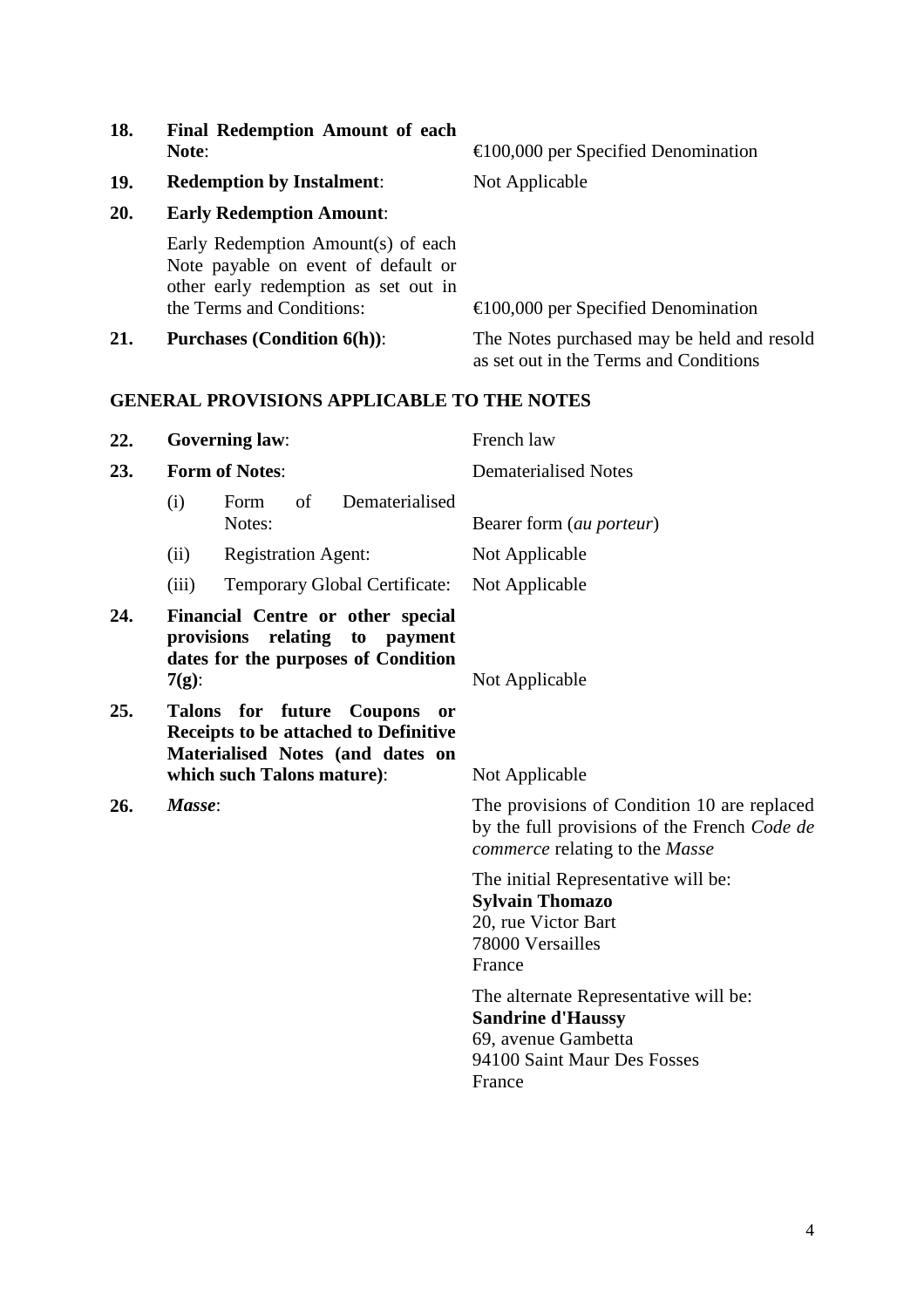# **GENERAL**

The aggregate principal amount of Notes issued has been translated into Euro at the rate of [●] per cent. producing a sum of: Not Applicable

# **RESPONSIBILITY**

I accept responsibility for the information contained in these Final Terms.

Signed on behalf of BPCE SFH: By: Patrick Merlier, *Directeur Finances Groupe, Directeur Budget et Comptabilité de la société BPCE* Duly authorised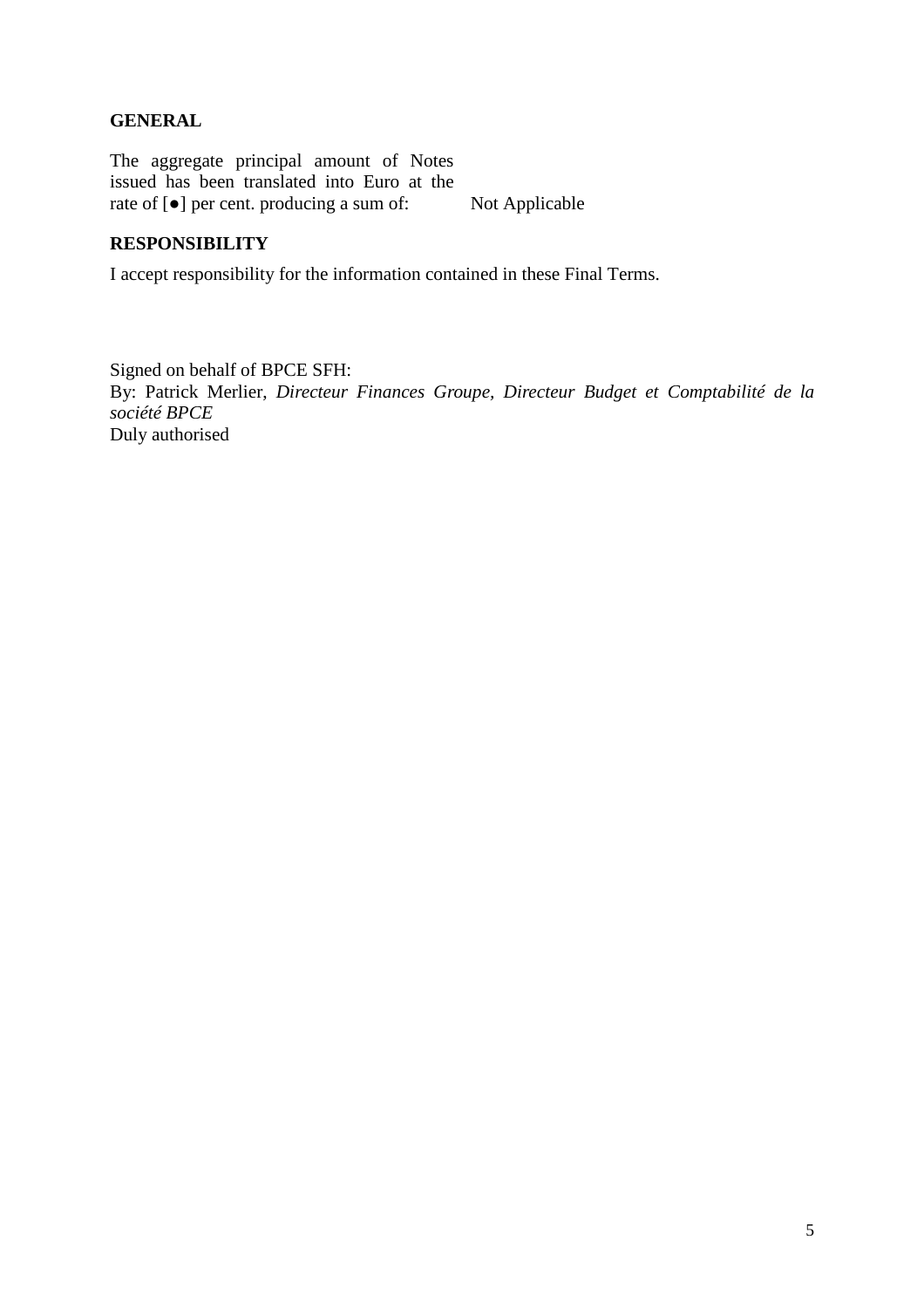## **PART B - OTHER INFORMATION**

#### **1. LISTING AND ADMISSION TO TRADING**

| (i)   | Listing:                                                                                                                                                                                                        | <b>Euronext Paris</b>                                                                                                                                          |
|-------|-----------------------------------------------------------------------------------------------------------------------------------------------------------------------------------------------------------------|----------------------------------------------------------------------------------------------------------------------------------------------------------------|
| (ii)  | (a) Admission to trading:                                                                                                                                                                                       | Application has been made by the Issuer (or<br>on its behalf) for the Notes to be admitted to<br>trading on Euronext Paris with effect from<br>29 August 2013. |
|       | (b) Regulated Markets or equivalent<br>which, to<br>markets on<br>the<br>knowledge of the Issuer, securities<br>of the same class of the Notes to be<br>admitted to trading are already<br>admitted to trading: | Not Applicable                                                                                                                                                 |
| (iii) | Estimate of total expenses related to<br>admission to trading:                                                                                                                                                  | €7,600                                                                                                                                                         |
| 2.    | <b>RATINGS</b>                                                                                                                                                                                                  |                                                                                                                                                                |
|       | Ratings:                                                                                                                                                                                                        | The Notes are expected upon issue to be<br>rated:                                                                                                              |
|       |                                                                                                                                                                                                                 | S&P: AAA                                                                                                                                                       |
|       |                                                                                                                                                                                                                 | Moody's: Aaa                                                                                                                                                   |

Both S&P and Moody's are established in the European Union and registered under Regulation (EC) No. 1060/2009 of the European Parliament and the Council of 16 September 2009 on credit rating agencies, as amended (the "**CRA Regulation**") and included in the list of registered credit rating agencies published on the website of the European Securities and Markets Authority (www.esma.europa.eu) in accordance with the CRA Regulation.

# **3. INTERESTS OF NATURAL AND LEGAL PERSONS INVOLVED IN THE ISSUE**

Save as discussed in section "Subscription and Sale" of the Base Prospectus, so far as the Issuer is aware, no person involved in the offer of the Notes has an interest material to the offer.

#### **4. YIELD**

Indication of yield: 3.01 per cent. *per annum*